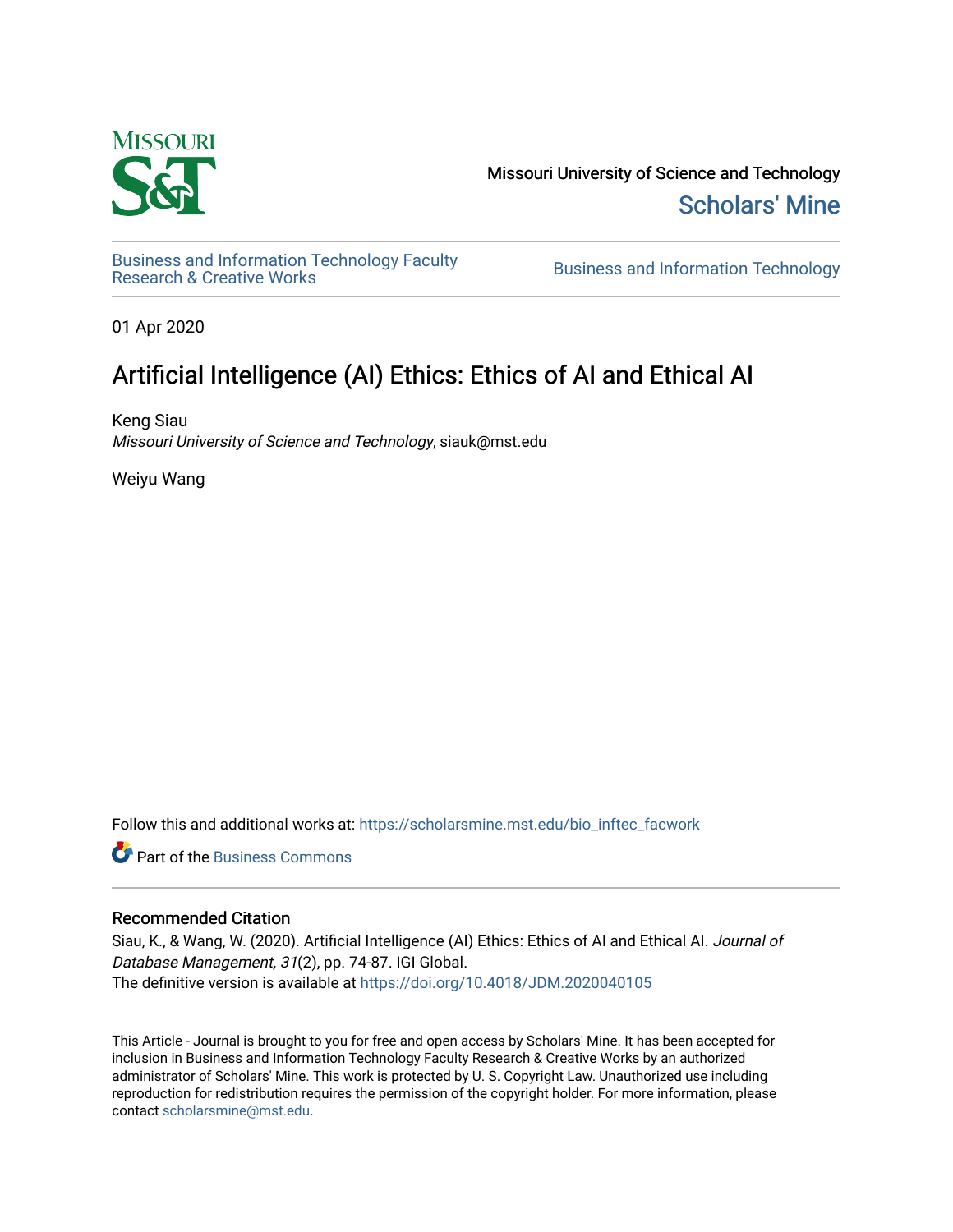# **Artificial Intelligence (AI) Ethics: Ethics of AI and Ethical AI**

Keng Siau, Missouri University of Science and Technology, Rolla, USA Weiyu Wang, Missouri University of Science and Technology, Rolla, USA

# **ABSTRACT**

Artificial intelligence (AI)-based technology has achieved many great things, such as facial recognition, medical diagnosis, and self-driving cars. AI promises enormous benefits for economic growth, social development, as well as human well-being and safety improvement. However, the low-level of explainability, data biases, data security, data privacy, and ethical problems of AI-based technology pose significant risks for users, developers, humanity, and societies. As AI advances, one critical issue is how to address the ethical and moral challenges associated with AI. Even though the concept of "machine ethics" was proposed around 2006, AI ethics is still in the infancy stage. AI ethics is the field related to the study of ethical issues in AI. To address AI ethics, one needs to consider the ethics of AI and how to build ethical AI. Ethics of AI studies the ethical principles, rules, guidelines, policies, and regulationsthat are related to AI. Ethical AI is an AI that performs and behaves ethically. One must recognize and understand the potential ethical and moral issues that may be caused by AI to formulate the necessary ethical principles, rules, guidelines, policies, and regulations for AI (i.e., Ethics of AI). With the appropriate ethics of AI, one can then build AI that exhibits ethical behavior (i.e., Ethical AI). This paper will discuss AI ethics by looking at the ethics of AI and ethical AI. What are the perceived ethical and moral issues with AI? What are the general and common ethical principles, rules, guidelines, policies, and regulationsthat can resolve or at least attenuate these ethical and moral issues with AI? What are some of the necessary features and characteristics of an ethical AI? How to adhere to the ethics of AI to build ethical AI?

## **Keywords**

AI Ethics, Artificial Intelligence, Ethical AI, Ethics, Ethics of AI, Machine Ethics, Roboethics

## **1. INTRODUCTION**

Some researchers and practitioners believe that artificial intelligence (AI) is still a long way from having consciousness and being comparable to humans, and consequently, there is no rush to consider ethical issues. But AI, combined with other smart technologies such as robotics, has already shown its potential in business, healthcare, transportation, and many other domains. Further, AI applications are already impacting humanity and society. Autonomous vehicles can replace a large number of jobs, and transform the transportation and associated industries. For example, short-haul flights and

#### DOI: 10.4018/JDM.2020040105

Copyright © 2020, IGI Global. Copying or distributing in print or electronic forms without written permission of IGI Global is prohibited.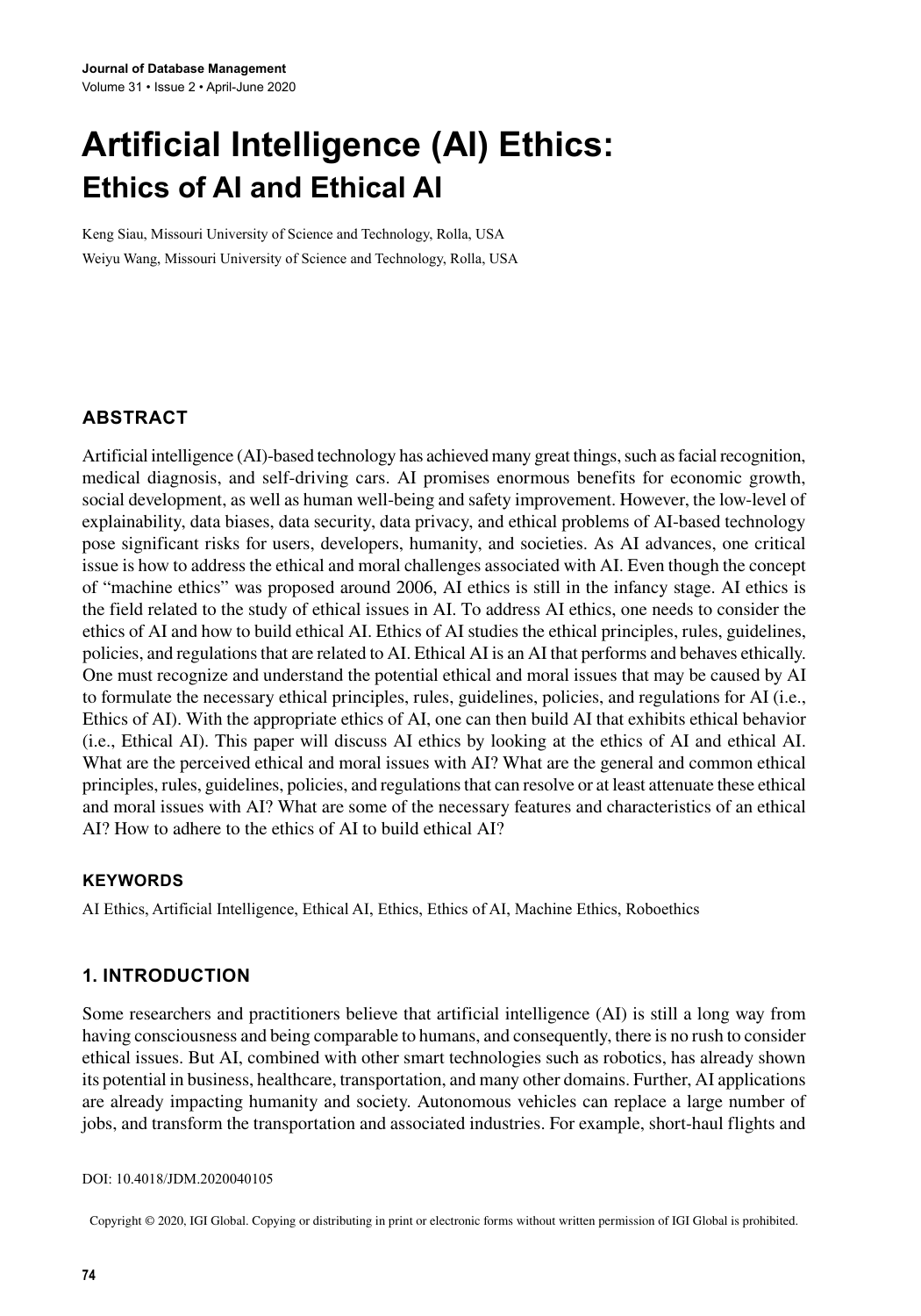hospitality services along highways will be impacted if driverless cars enable passengers to sleep and work during the journey. AI-recruiters are known to exhibit human biases because the training data inherits the same biases we have as humans. The wealth gap created by the widening differences between return on capital and return on labor is posed to create social unrest and upheavals. The future of work and future of humanity will be affected by AI and plans need to be formulated and put in place. Building AI ethically and having ethical AI are urgent and critical. Unfortunately, building ethical AI is an enormously complex and challenging task.

## **1.1. What is Ethics?**

Ethicsis a complex, complicated, and convoluted concept. Ethics can be defined asthe moral principles governing the behaviors or actions of an individual or a group of individuals (Nalini, 2019). In other words, ethics are a system of principles or rules or guidelines that help determine what is good or right. Broadly speaking, ethics can be defined as the discipline dealing with right versus wrong, and the moral obligations and duties of entities (e.g., humans, intelligent robots, etc.).

Ethics has been studied by many researchers from different disciplines. Most humans are familiar with virtue ethics since very young because it is a behavior guide instilled by parents and teachers to help children practice good conduct. Aristotle (Yu, 1998) believes when a person acts in accordance with virtue, this person will do well and be content. Virtue ethics is part of normative ethics, which studies what makes actions right or wrong. It can be viewed as overarching moral principles that help people resolve difficult moral decisions. As the interaction between humans, between humans and animals, between humans and machines, and even between machines is increasing, ethical theories have been applied to real-life situations, such as business ethics, animal ethics, military ethics, bioethics, and machine ethics. The study of ethics and ethical principles is constantly evolving and developing. Table 1 lists several ethics definitions given by researchers.

In the context of AI, the ethics of AI specifies the moral obligations and duties of an AI and its creators. Researchers have done much work studying human ethical issues. Many ethical frameworks can be used to direct human behaviors, such as actions and activities related to respect for individuals,

| <b>Normative Ethics</b>                                                                                                                                                                                                                                                                                                                                      | <b>Reference</b>                     |  |  |
|--------------------------------------------------------------------------------------------------------------------------------------------------------------------------------------------------------------------------------------------------------------------------------------------------------------------------------------------------------------|--------------------------------------|--|--|
| Ethics is the capacity to think critically about moral values and direct our actions in<br>terms of such values.                                                                                                                                                                                                                                             | Churchill, 1999                      |  |  |
| Ethics is a set of concepts and principles that guide us in determining what behavior<br>helps or harms sentient creatures.                                                                                                                                                                                                                                  | Paul & Elder, 2006                   |  |  |
| Ethics is the norm for conduct that distinguishes between acceptable and<br>unacceptable behavior.<br>Ethics is the discipline that studies standards of conduct, such as philosophy,<br>theology, law, psychology, or sociology.<br>Ethics is a method, procedure, or perspective for deciding how to act and for<br>analyzing complex problems and issues. | Resnik, 2011                         |  |  |
| <b>Applied Ethics</b>                                                                                                                                                                                                                                                                                                                                        |                                      |  |  |
| Computer ethics is the analysis of the nature and social impact of computer<br>technology and the corresponding formulation and justification of policies for the<br>ethical use of such technology.                                                                                                                                                         | Moor, 1985, p. 266                   |  |  |
| Machine ethics is concerned with giving machines ethical principles or a procedure<br>for discovering a way to resolve the ethical dilemmas they might encounter, enabling<br>them to function in an ethically responsible manner through their own ethical<br>decision making.                                                                              | Anderson and Anderson, 2011,<br>p. 1 |  |  |

#### **Table 1. Definition of ethics**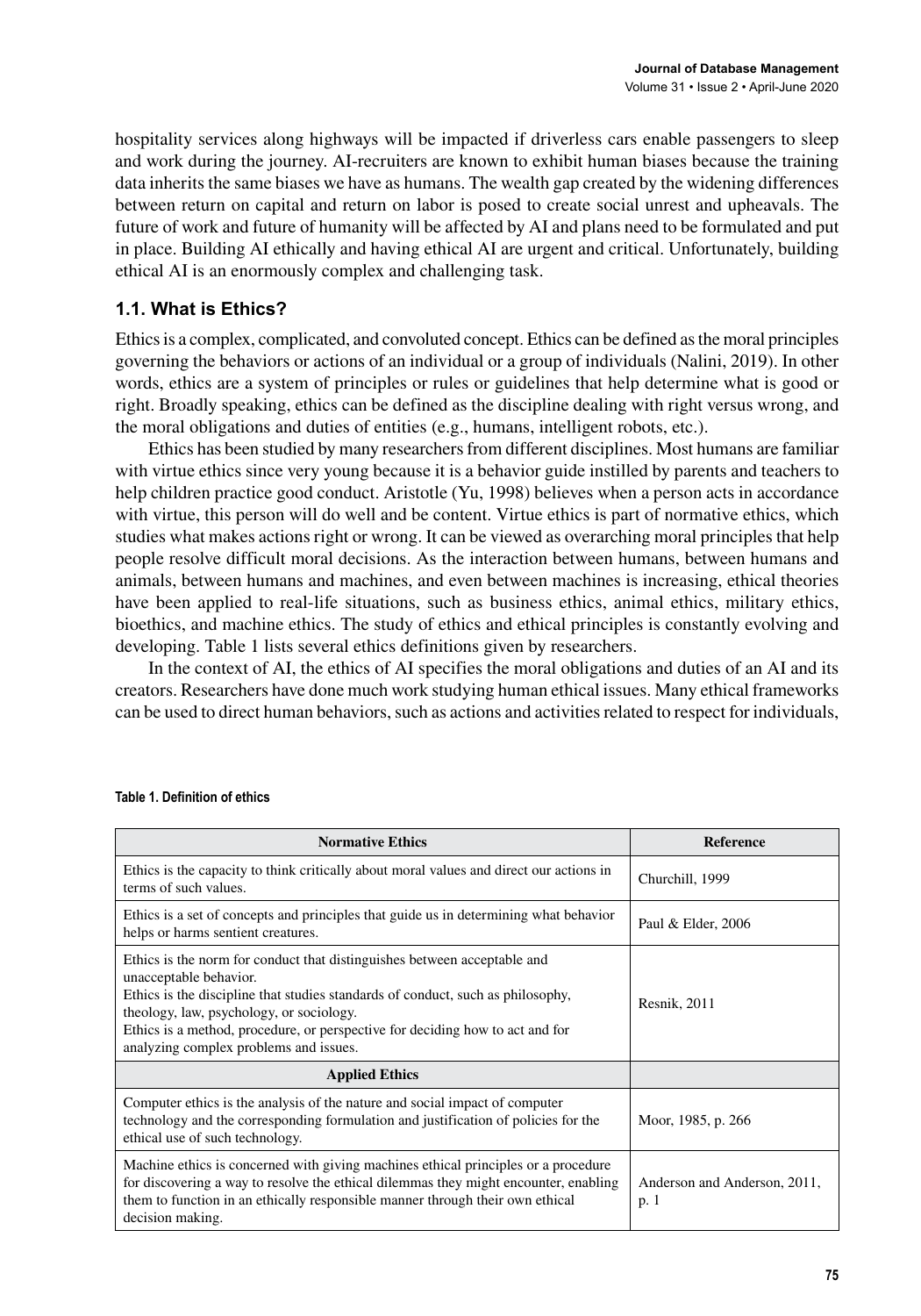beneficence, justice, privacy, accuracy, ownership/property, accessibility, fairness, accountability, and transparency (Wang & Siau, 2018).

One of the best-known ethical frameworks is developed by Ken Blanchard and Norman Vincent Peale (Blanchard & Peale, 2011). The framework consists of three main questions: Is it legal? Is it fair? How does it make me feel? Another framework is the Markkula Center Framework, which identifies five approaches to dealing with ethical issues, including the utilitarianism approach, rights approach, fairness or justice approach, common good approach, and virtue approach (Markkula Center for Applied Ethics, 2015).

AI ethics, however, is a relatively new field and the subsequent parts of the paper will discuss the AI ethics – ethics of AI and ethical AI.

## **1.2. What is "Ethics of AI" and "Ethical AI"?**

The ethics of AI is part of the ethics of advanced technology that focuses on robots and other artificially intelligent agents. It can be divided into roboethics (robot ethics) and machine ethics.

Roboethics is concerned with the moral behaviors of humans as they design, construct, use, and interact with AI agents, and the associated impacts of robots on humanity and society. In this paper, we consider it as ethics of AI, which deal with ethical issues related to AI, including ethical issues that may arise when designing and developing AI (e.g., human biases that exist in data, data privacy, and transparency), and ethical issues caused by AI (e.g., unemployment and wealth distribution). Further, as machines become more intelligent and may one day gain consciousness, we should consider robot rights -- the concept that people should have moral obligations towards intelligent machines. It is similar to human rights and animal rights. For instance, whether it is ethical to deploy intelligent military robots to dangerous battlefields or assign robots to dirty environments. The rights of liberty, freedom of expression, equality, and having thought and emotion belong to this category.

Machine ethics deals with the moral behaviors of Artificial Moral Agents (AMAs), which is the field of research addressing the design of artificial moral agents. As technology advances and robots become more intelligent, robots or artificially intelligent agents should behave morally and exhibit moral values. We consider the ethical behaviors of AI agents as ethical AI. Currently, the best known proposed rules for governing AI agents are the Three Laws of Robotics put forth by Issac Asimov in the 1950s (Asimov, 1950). First Law, a robot may not injure a human being or, through inaction, allow a human being to come to harm. Second Law, a robot must obey the orders given to it by human beings except when such orders would conflict with the First Law. Third Law, a robot must protect its existence as long as such protection does not conflict with the First or Second Law.

Table 2 depicts the two dimensions of AI ethics (i.e., ethics of AI and ethical AI) and how the two dimensions interact with AI, Human, and Society. The ethical interaction between AIs is new in this paper. This is especially important for AIs with consciousness. Not only should the AIs do no harm to humans and self-preserve, but it also should do no harm to other intelligent agents. Thus, the Three Laws of Robotics may need to be extended to take into account the interaction between intelligent AIs.

Understanding the ethics of AI will help to establish a framework for building ethical AI. Figure 1 shows the initial framework for building ethical AI.

|              | AI                                | Human                          | <b>Society</b>                 |
|--------------|-----------------------------------|--------------------------------|--------------------------------|
| Ethics of AI | Principles of developing AI to    | Principles of developing AI to | Principles of developing AI to |
|              | interact with other AIs ethically | interact with human ethically  | function ethically in society  |
| Ethical AI   | How AI should interact with       | How AI should interact with    | How AI should operate          |
|              | other AIs ethically?              | humans ethically?              | ethically in society?          |

#### **Table 2. AI ethics**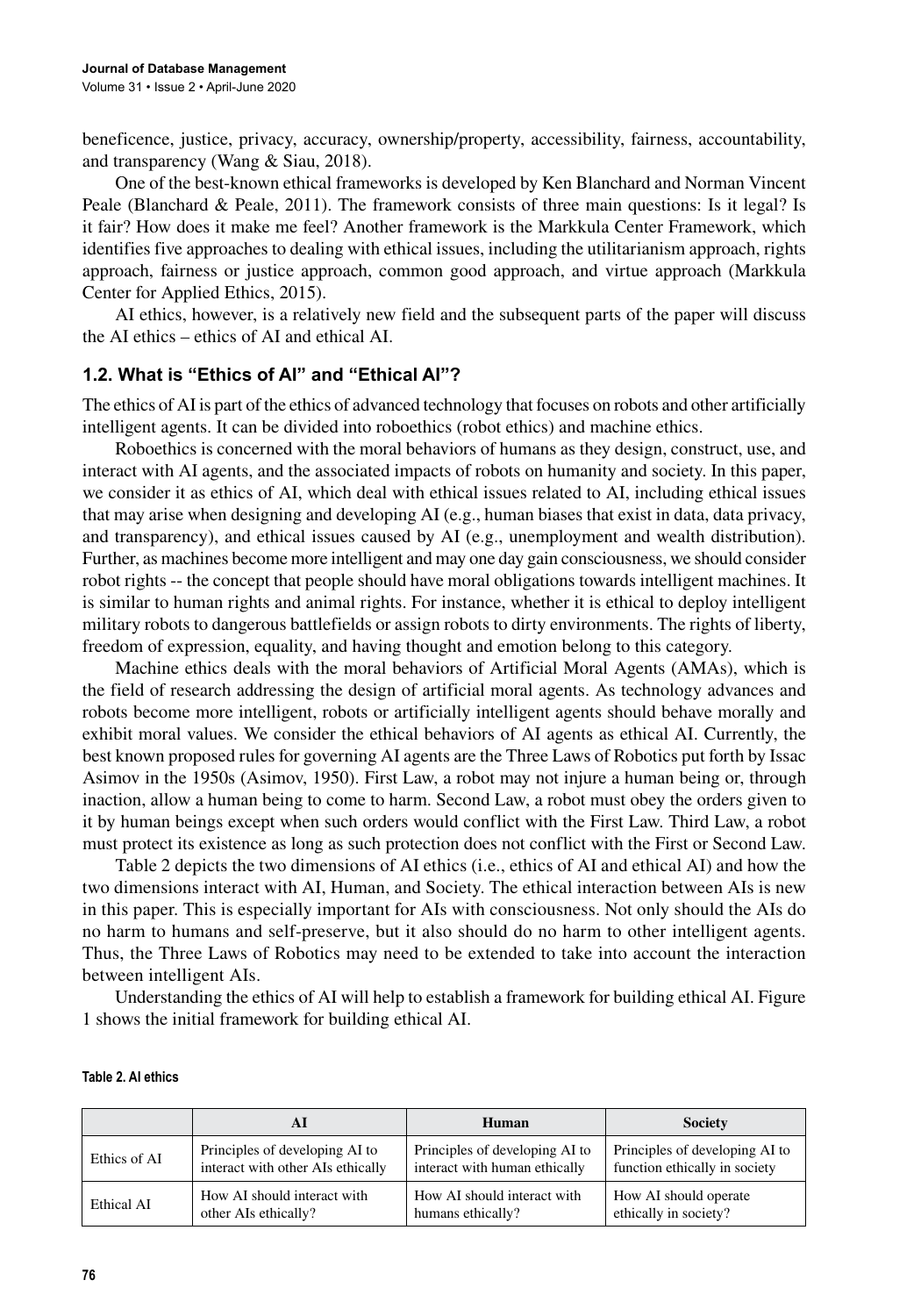**Figure 1. Initial framework for building ethical AI**



## **1.3. Why Should We Build Ethical AI?**

Recently, Criminals used AI-based voice technology to impersonate a chief executive's voice and demand a fraudulent transfer of \$243,000 (Stupp, 2019). This is not an isolated incident. PINDROP reported a 350% rise in voice fraud between 2013 and 2017 (Livni, 2019). AI voice impersonation being used for fraud is not the only concern. Deepfake, which is an approach to superimpose and synthesize existing images and videos onto source images or videos using Machine Learning (ML), is also becoming common. With deepfake, human faces could be superimposed on pornographic video content and political leaders can be portrayed in videos to incite violence and panic. Deepfake may also be used in the election cycle to influence and biasthe American electorate (Libby, 2019). In 2017, researchers from the University of Washington created a synthetic Obama, using a neural network AI to model the shape of Obama's mouth (BBC News, 2017). Although there was no security threat from the University of Washington experiment, the demonstration illustrates what is possible with AI-altered videos. Fake news is another concern. For example, an AI fake text generator was deemed too dangerous to be released by its creators, Open AI, for fear of misuse. Undoubtedly, advanced AI agents could put individuals, companies, and societies at increased risk.

Human rights, such as privacy, freedom of association, freedom of speech, right to work, nondiscrimination, and access to public services, should always be put in the first place. However, the growing use of AI in the criminal justice system may have a discrimination concern. The recidivism risk-scoring software used across the criminal justice system shows incidents of discrimination based on race, gender, and ethnicity. For instance, some defendants are falsely labeled as high risk because of their ethnicity.

The right to privacy, which is essential to human dignity, can also be affected by AI. As big data technology developed, the collection of data interferes with the rights to privacy and data security. For instance, ML models can accurately synthesize data and estimate personal characteristics, such as gender, age, marital status, and occupation, from cell phone location data. Another example is governmentsurveillance. In the U.S., half of all adults are already in law enforcement facial recognition databases (Telcher, 2018), which threatens to end anonymity. Rights to freedom of expression, assembly, and association may accordingly be affected. Last but not least, the right to work and an adequate standard of living (Access Now, 2018) would be affected. Automation hasresulted in job loss and job displacement in certain industries and the rapid advancement in AI would accelerate thistrend.

## **2. REVIEW OF ETHICAL GUIDELINES, FRAMEWORKS, AND PRINCIPLES**

Advanced AI will spark unprecedented business gains, but along the way, government and industry leaders will have to grapple with a smorgasbord of ethical dilemmas such as data privacy issues, machine learning bias, public safety concerns, as well as job replacement and unemployment rate problems. To guide their strategies in developing, adopting, and embracing AI technologies, organizations should consider establishing AI ethics frameworks/guidelines. Some institutions have started work on this issue and published some guidelines. Table 3 shows eight institutions that work on AI ethical frameworks or principles and their objectives. Table 4 showsthe content of those ethical frameworks and principles.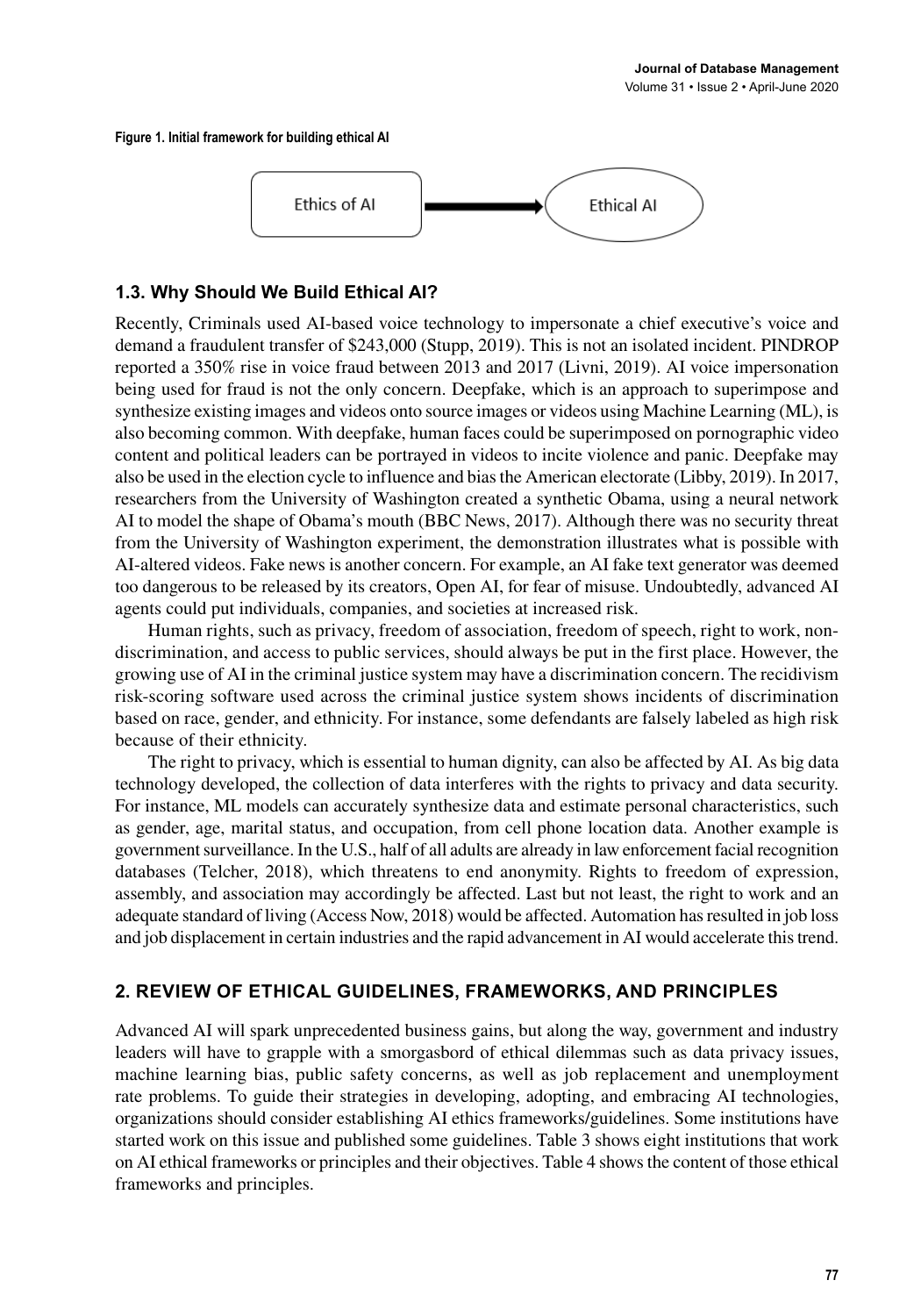Volume 31 • Issue 2 • April-June 2020

#### **Table 3. Institutions' works on AI ethics and their objectives**

| <b>Resource</b>                                                                                            | Objective                                                                                                                                                                                                                                                                                                                                                                                                                               |
|------------------------------------------------------------------------------------------------------------|-----------------------------------------------------------------------------------------------------------------------------------------------------------------------------------------------------------------------------------------------------------------------------------------------------------------------------------------------------------------------------------------------------------------------------------------|
| Future of Life Institute<br>(2017)                                                                         | This report emphasizes "do no harm". It requires the development of AI to benefit society,<br>foster trust and cooperation, and avoid competitive racing.                                                                                                                                                                                                                                                                               |
| International<br><b>Association of Privacy</b><br>Professionals (IAPP,<br>2018)                            | The proposed framework explores risks to privacy, fairness, transparency, equality, and<br>many other issues that can be amplified by big data and artificial intelligence. They<br>provide an overview of how organizations can operate data ethics and how to reflect ethical<br>considerations in decision making.                                                                                                                   |
| Institute of Electrical<br>and Electronics<br>Engineers (IEEE,<br>2019)                                    | The proposed design lays out practices for setting up AI governance structure, including<br>pragmatic treatment of data management, affective computing, economics, legal affairs, and<br>other areas. One key priority is to increase human well-being as a metric for AI progress.<br>Besides, the IEEE principle requires everyone involved in the design and development of AI is<br>educated to prioritize ethical considerations. |
| The Public Voice<br>(2018)                                                                                 | The proposed guidelines aim to improve the design and use of AI, maximize the benefits<br>of AI, protect human rights, and minimize risks and threats associated with AI. They claim<br>that the guidelines should be incorporated into ethical standards, adopted in national law and<br>international agreements, and built into the design of systems.                                                                               |
| European<br>Commission's High-<br>Level Expert Group<br>on AI (European<br>Commission, 2019)               | The guidelines are designed to guide the AI community in the development and use of<br>"trustworthy AI" (i.e., AI that is lawful, ethical, and robust). The guidelines emphasize four<br>principles: respect for human autonomy, prevention of harm, fairness, and explicability.                                                                                                                                                       |
| AI4People (Floridi et<br>al., 2018)                                                                        | This framework introduces the core opportunities and risks of AI for society; present a<br>synthesis of five ethical principles that should undergird its development and adoption; and<br>offer 20 concrete recommendations—to assess, to develop, to incentivize, and to support<br>good AI—which in some cases may be undertaken directly by national or supranational<br>policymakers.                                              |
| <b>United Nations</b><br>Educational,<br>Scientific, and<br><b>Cultural Organization</b><br>(UNESCO, 2017) | The proposed ethical principle aims to provide decision-makers with criteria that extend<br>beyond purely economic considerations.                                                                                                                                                                                                                                                                                                      |
| Australia's Ethics<br>Framework (Dawson et<br>al., 2019)                                                   | This ethics framework highlights the ethical issues that are emerging or likely to emerge in<br>Australia from AI technologies and outlines the initial steps toward mitigating them. The goal<br>of this document is to provide a pragmatic assessment of key issues to help foster ethical AI<br>development in Australia.                                                                                                            |

In Table 5, we summarized the frequency of each factor in those frameworks shown in Table 4. We can see that different frameworks may include the same or similar factors, but also include different considerations. The study of ethical issues of AI is still a new area and more discussion is needed to finally establish the framework of building ethical AI. In the next section, we will discuss each ethical issue in detail.

## **3. REVIEW OF ETHICAL ISSUES IN AI**

AI, at the present stage, is referred to as Narrow AI or Weak AI. Weak AI can do well in a narrow and specialized domain. The performance of narrow AI depends much on the training data and programming, which is closely related to big data and humans. The ethical issues of Narrow AI, thus, involve human factors.

"A different set of ethical issues arises when we contemplate the possibility that some future AI systems might be candidates for having the moral status" (Bostrom and Yudkowsky, 2014, p.5).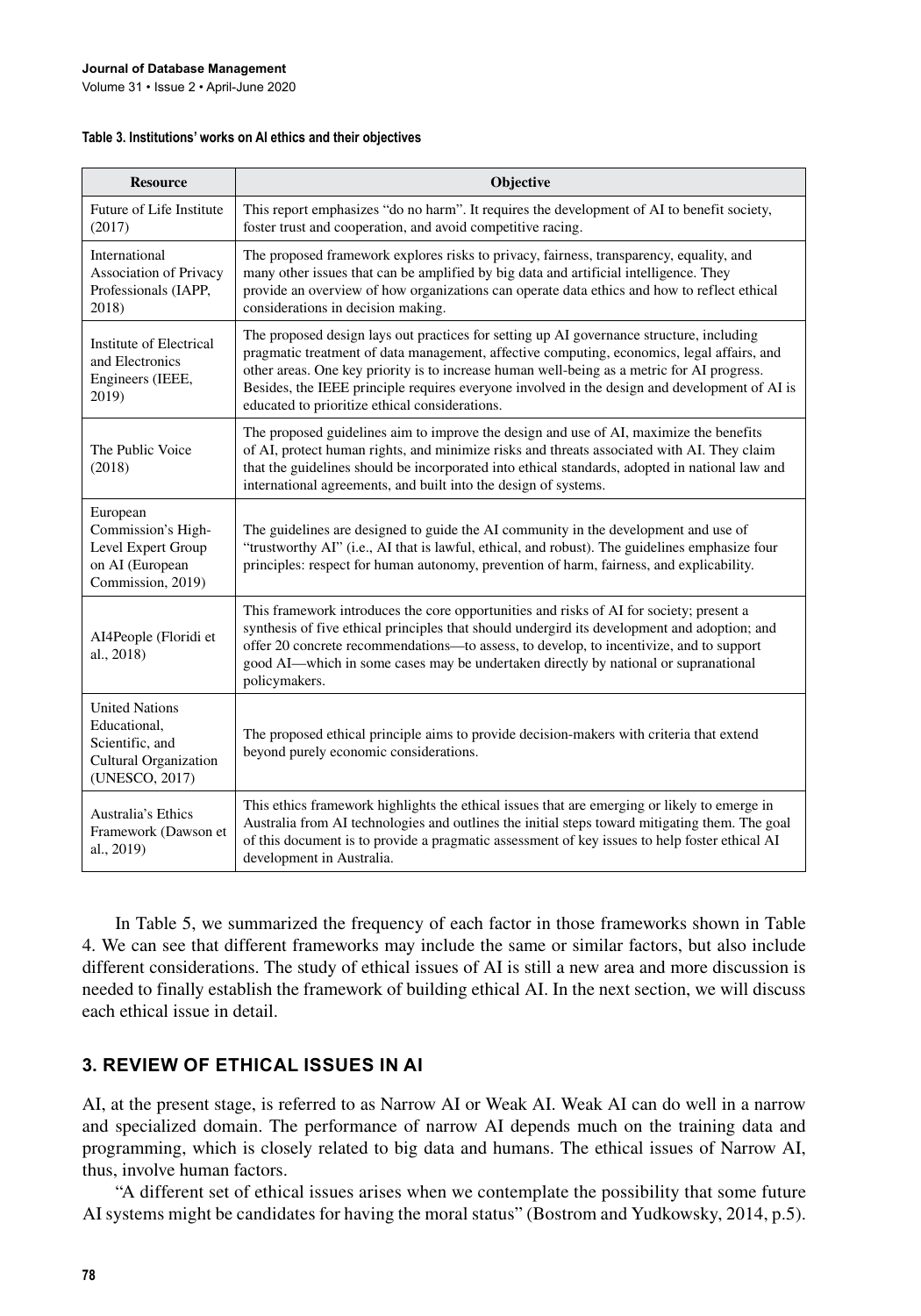#### **Table 4. Ethical frameworks and principles from eight institutions**

| <b>Resource</b>                                                                        | <b>Ethical Framework/Principle</b>                                                                                                                                                                                                                                                                                                                                               |  |  |  |
|----------------------------------------------------------------------------------------|----------------------------------------------------------------------------------------------------------------------------------------------------------------------------------------------------------------------------------------------------------------------------------------------------------------------------------------------------------------------------------|--|--|--|
| Future of Life Institute (2017)                                                        | Safety, Failure Transparency, Judicial Transparency, Responsibility, Value<br>Alignment, Human Values, Personal Privacy, Liberty and Privacy, Shared<br>Benefit, Shared Prosperity, Human Control, Non-subversion, AI Arms Race                                                                                                                                                  |  |  |  |
| <b>International Association of Privacy</b><br>Professionals (IAPP, 2018)              | Data ethics, Privacy, Bias, Accountability, Transparency, Human Rights                                                                                                                                                                                                                                                                                                           |  |  |  |
| Institute of Electrical and Electronics<br>Engineers (IEEE, 2019)                      | Human Rights, Well-being, Data Agency, Effectiveness, Transparency,<br>Accountability, Awareness of Misuse, Competence                                                                                                                                                                                                                                                           |  |  |  |
| The Public Voice (2018)                                                                | Right to Transparency; Right to Human Determination; Identification<br>Obligation; Fairness Obligation; Assessment and Accountability Obligation;<br>Accuracy, Reliability, and Validity obligation; Data Quality Obligation; Public<br>Safety Obligation; Cybersecurity Obligation; Prohibition on Secret Profiling;<br>Prohibition on Unitary Scoring; Termination Obligation. |  |  |  |
| European Commission's High-Level<br>Expert Group on AI (European<br>Commission, 2019)  | Human Agency and Oversight, Technical Robustness and Safety, Privacy and<br>Data Governance, Transparency, Diversity, Societal and Environmental Well-<br>being, Accountability                                                                                                                                                                                                  |  |  |  |
| AI4People (Floridi et al., 2018)                                                       | Beneficence: promoting well-being, preserving dignity, sustaining the planet;<br>Non-maleficence: privacy, security, monitoring AI advancement/capability;<br>Autonomy: the power to decide; Justice: promoting prosperity, preserving<br>solidarity; Explicability: enabling the other principles through intelligibility<br>and accountability                                 |  |  |  |
| United Nations Educational.<br>Scientific, and Cultural Organization<br>(UNESCO, 2017) | Human Dignity, Value of Autonomy, Value of Privacy, "Do no harm"<br>Principle, Principle of Responsibility, Value of Beneficence, Value of Justice                                                                                                                                                                                                                               |  |  |  |
| Australia's Ethics Framework<br>(Dawson et al., 2019)                                  | Generates Net-benefits, Regulatory and Legal Compliance, Fairness,<br>Contestability, Do No Harm, Privacy Protection, Transparency and<br>Explainability, Accountability                                                                                                                                                                                                         |  |  |  |

They adopt the definition of moral status that "X has moral status  $=$  because X counts morally in its own right, it is permissible/impermissible to do things to it for its own sake." From this perspective, once AI has moral status, we should treat it not as a machine/system, but an object that has equal rights as humans. The technological singularity, when technological growth becomes uncontrollable and irreversible, is hypothesized to come as AI advances. If it happens, human civilization would be affected, and robot rights and consciousness should be considered. But these issues are beyond the consideration of this paper. The following discussion mainly focuses on ethical issues related to narrow AI.

Research on ethical issues of AI falls into three categories: features of AI that may give rise to ethical problems (Timmermans et al., 2010), human factors that cause ethical risks (Larson, 2017), and social impact of ethical AI issues.

## **3.1. Features of AI Give Rise to Ethical Issues**

## *3.1.1. Transparency*

Machine learning is a brilliant tool, but it is hard to explain the inner processing of machine learning, which is usually called the "black box". The "black box" makes the algorithms mysterious even to its creators. This limits people's ability to understand the technology, leads to significant information asymmetries among AI experts and users, and hinders human trust in the technology and AI agents. Trust is crucial in all kinds of relationships and a prerequisite reason for acceptance (Siau & Wang, 2018).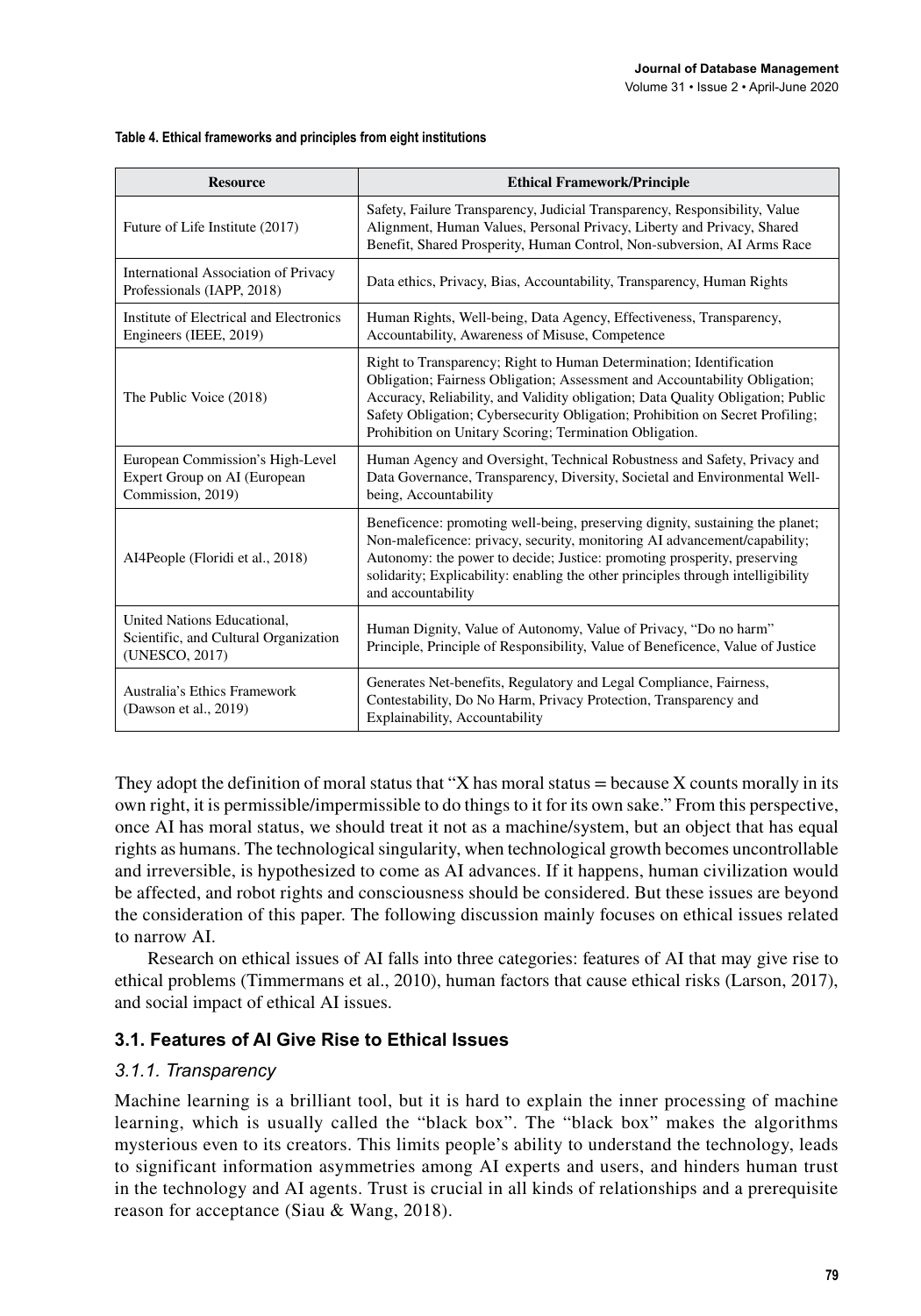#### **Journal of Database Management**

Volume 31 • Issue 2 • April-June 2020

| <b>Factors\Institutions</b>     | <b>FLI</b>   | <b>IAPP</b>  | <b>IEEE</b>  | <b>TPV</b>   | <b>EUCE</b>  | A I4P | <b>UNESCO</b> | <b>AEF</b>   | <b>Total</b>   |
|---------------------------------|--------------|--------------|--------------|--------------|--------------|-------|---------------|--------------|----------------|
| Responsibility/Accountability   | 1            | $\mathbf{1}$ | $\mathbf{1}$ | $\mathbf{1}$ | 1            | 1     | $\mathbf{1}$  | $\mathbf{1}$ | 8              |
| Privacy                         | 1            | 1            |              | 1            | 1            | 1     | $\mathbf{1}$  | $\mathbf{1}$ | 7              |
| Transparency                    | 1            | 1            | 1            | $\mathbf{1}$ | 1            |       |               | 1            | 6              |
| Human Values/Do No Harm         | 1            | $\mathbf{1}$ | 1            | $\mathbf{1}$ |              |       | $\mathbf{1}$  | $\mathbf{1}$ | 6              |
| Human Well-Being/Beneficence    |              |              | 1            |              | 1            | 1     | 1             |              | $\overline{4}$ |
| Safety                          | 1            |              |              |              | 1            | 1     |               |              | 3              |
| Liberty/Autonomy                | 1            |              |              |              |              | 1     | $\mathbf{1}$  |              | 3              |
| Human Control                   | $\mathbf{1}$ |              |              |              | $\mathbf{1}$ |       |               | 1            | 3              |
| <b>Bias/Fairness</b>            |              | $\mathbf{1}$ |              | $\mathbf{1}$ |              |       |               | $\mathbf{1}$ | 3              |
| <b>Shared Benefit</b>           | $\mathbf{1}$ |              |              |              |              |       |               | 1            | $\overline{c}$ |
| AI Arms Race                    | 1            |              | 1            |              |              |       |               |              | $\overline{2}$ |
| Justice                         |              |              |              |              |              | 1     | 1             |              | $\overline{c}$ |
| Prosperity                      | 1            |              |              |              |              |       |               |              | 1              |
| Effectiveness                   |              |              | 1            |              |              |       |               |              | $\mathbf{1}$   |
| Accuracy                        |              |              |              | 1            |              |       |               |              | $\mathbf{1}$   |
| Reliability                     |              |              |              | 1            |              |       |               |              | 1              |
| Diversity                       |              |              |              |              | 1            |       |               |              | 1              |
| Human Dignity                   |              |              |              |              |              |       | $\mathbf{1}$  |              | 1              |
| Regulatory And Legal Compliance |              |              |              |              |              |       |               | 1            | 1              |

Further, because of the black box that humans are not able to interpret, AI may evolve without human monitoring and guidance. For example, in 2017, Facebook shut down an AI engine because they found that the AI had created its own unique language and humans could not understand the language (Bradley 2017). Whether humans can control AI agents is a big concern. Humans prefer AI agents to always do exactly what we want them to do. For instance, if a guest asks a self-driving taxi to drive to the airport as fast as possible, the taxi may not follow the traffic rules, but reach the airport at the fastest speed. This is not what the customer wants but what the customer asked for literally. However, considering this problem from another perspective, if we treat AI agents ethically, is it ethical that we control what actions they take and how they make decisions?

## *3.1.2. Data Security and Privacy*

The development of AI agents relies heavily on the huge amount of data, including personal data and private data. Almost all of the application domains in which deep learning is successful, such as Apple Siri and Google Home, have access to mountains of data. With more data generated in societies and businesses, there is a higher chance to misuse these data. For instance, a health record always contains sensitive information, which if not adequately protected, a rogue institution could gain access to that information and harm the patients personally and financially. Thus, data must be managed properly to prevent misuse and malicious use (Timmermans et al., 2010). To keep data safe, each action to the data should be detailed and recorded. Both the data per se and the transaction record may cause privacy-related risks. It is, therefore, important to consider what should be recorded and who should take charge of the recording action, and who can have access to the data and records.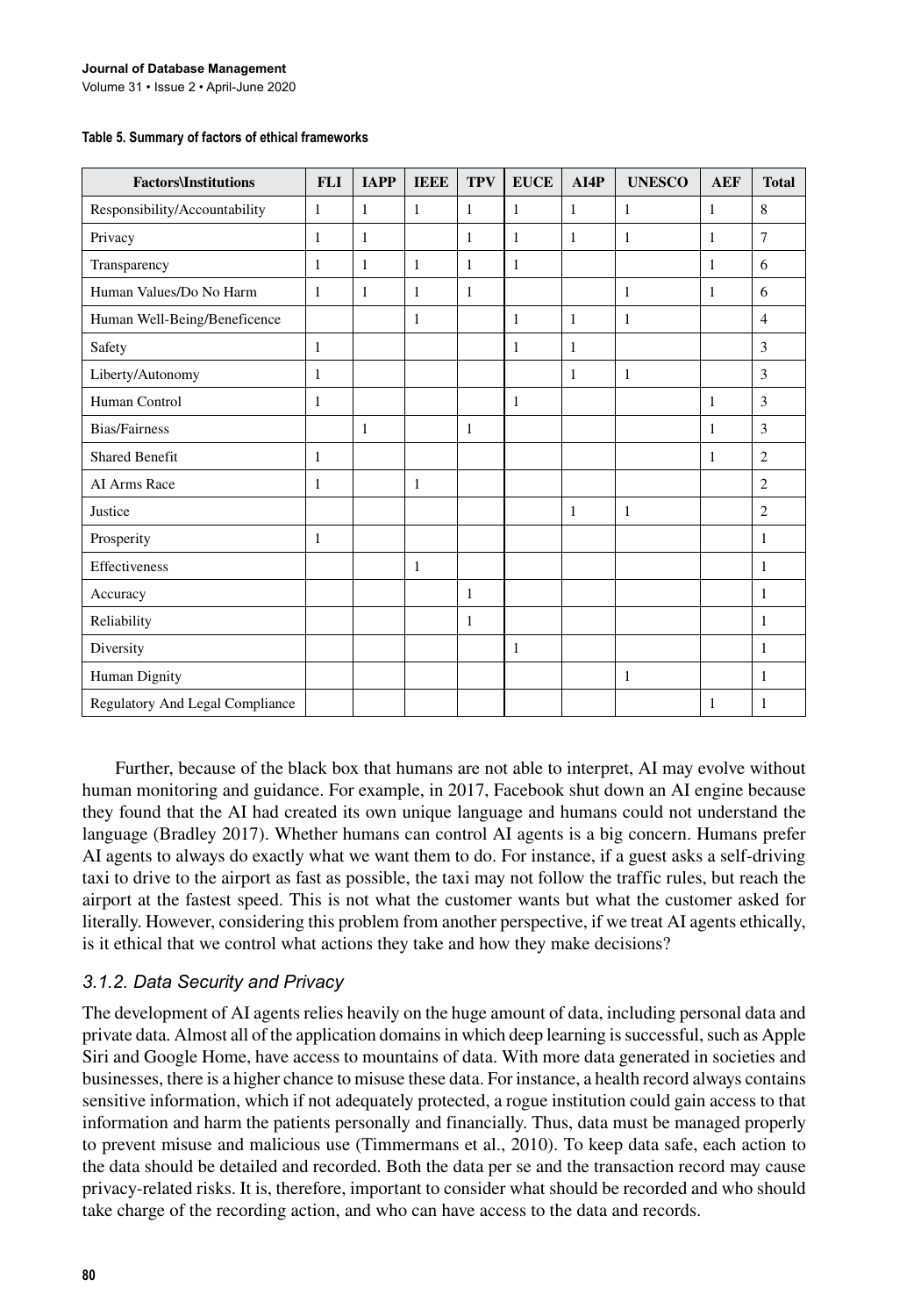## *3.1.3. Autonomy, Intentionality, and Responsibility*

Whether the robots are regarded as moral agents affect the interactions (Sullins, 2011). To be seen as real moral agents, robots have to meet three criteria: autonomy, intentionality, and responsibility (Sullins, 2011). Autonomy means that the machines are not under the direct control of any other agents. Intentionality means that machines "act in a way that is morally harmful or beneficial and the actions are seemingly deliberate and calculated." Responsibility means the machines fulfill some social role that carries with it some assumed responsibilities. In the very classic trolley case, the one who controls the trolley is the ethical producer (Allen et al., 2006). To continue to run on the current track and kill five workers or to turn to another track and kill a lone worker is a hard-ethical choice for humans. What choice should or would AI make? Who should be responsible for the AI's choice? The military robots that take charge of bomb disposal are ethical recipients. Is it ethical that humans decide the destiny of these robots? Human ethics and morality today may not be seen as perfect by future civilizations (Bostrom and Yudkowsky, 2014). One reason is that humans cannot solve all the recognized ethical problems. The other reason isthat humans cannot recognize all the ethical problems.

## **3.2. Human Factors Give Rise to Ethical Issues**

Human Bias, such as gender bias (Larson, 2017) and race bias (Koolen and Cranenburgh, 2017), may be inherited by AI. AI agents are only as good as the data human put into them.

AI agents are being trained by humans and using datasets made by humans, existing biases may be learned by AI agents and exhibited in real applications. Once biased data are used by the AI agent, the bias will become an ongoing problem. For instance, software used to predict future criminals showed bias against a certain race (Bossmann, 2016). The bias comes from the training data that contains human biases. Thus, figuring out how to program and train AI agents without human biases is critical.

## *3.2.1. Accountability*

When an AI agent fails at a certain assigned task, who should be responsible. This may lead to what is referred to as "the problem of many hands" (Timmermans et al., 2010). When using an AI agent, an undesirable consequence may be caused by the programming codes, entered data, improper operation, or other factors. Who should be the responsible entity for the undesirable consequence -- the programmer, the data owner, or the end-users?

## *3.2.2. Ethical Standards*

"The ultimate goal of machine ethicsisto create a machine that itself follows an ideal ethical principle orset of principles" (Anderson and Anderson, 2007 p. 15). It istheoretically easy but practically hard to formulate ethical principles for AI agents. Without comprehensive and unbiased ethical standards, how can humans train a machine to be ethical? Further, how can we make certain that intelligent machines understand ethical standards in the same way that we do? (Wang and Siau, 2019a). For instance, if we program robots to always perform no harm, we should first make sure that the robots understand what harm is. This results in another problem -- what should be the ethical standards for harm? A global or universal level of ethics is needed. To put such ethics into machines, it is necessary to reduce the information asymmetries between AI programmers and creators of ethical standards. While attempting to formulate ethical standards for AI and intelligent machines, researchers and practitioners should try to better understand existing ethical principles so that they will be able to apply the ethical principles to research activities and help train developers to build ethical AIs (Wang and Siau, 2018).

## *3.2.3. Human Rights Laws*

Without training in human rights laws, software engineers may write codes that violate and breach key human rights without even knowing it. It is crucial to teach human rights laws to software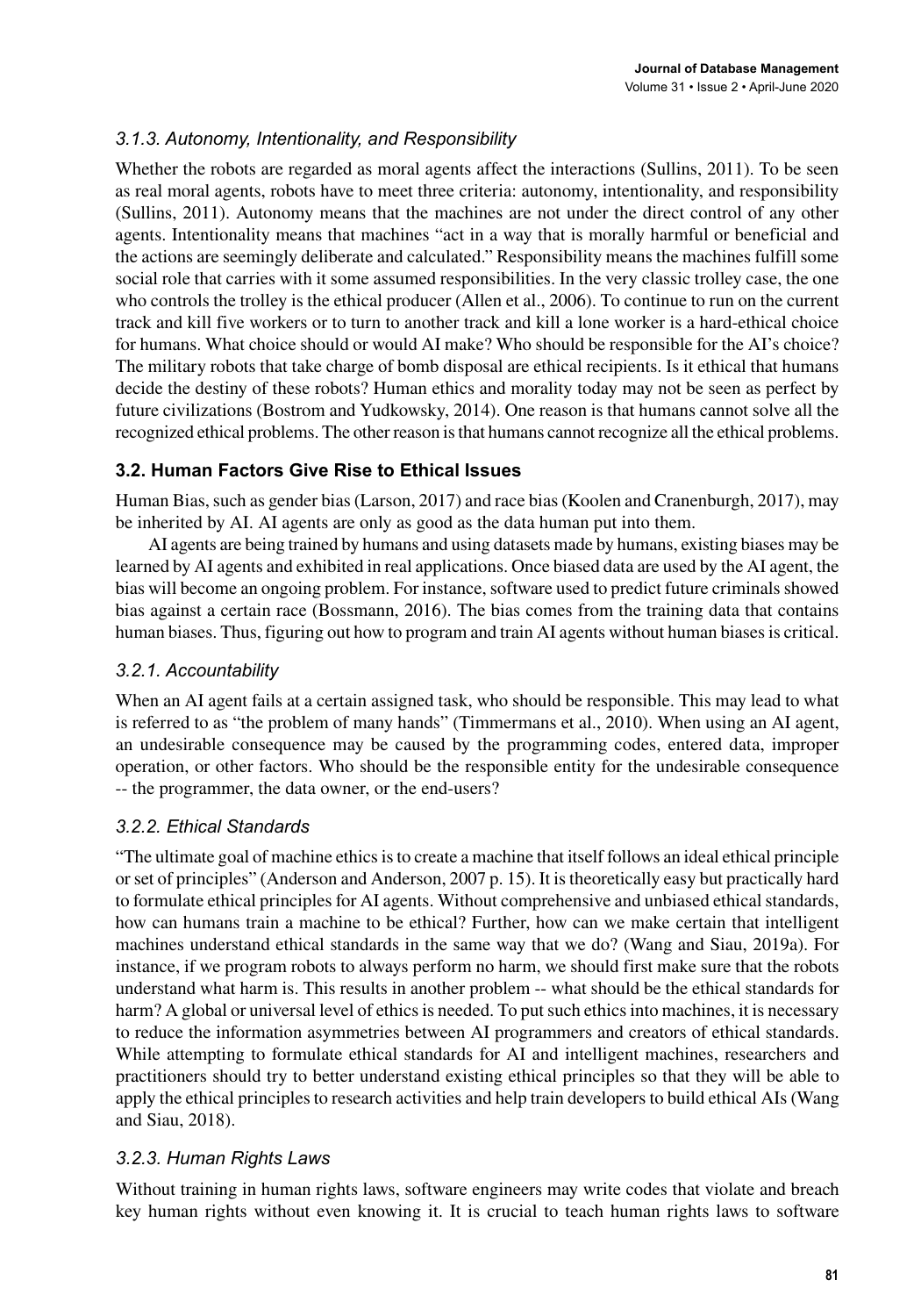engineers. Ensuring privacy-by-design is important and more cost-efficient than the alternatives. A better knowledge of human rights laws can help AI designers and engineers eliminate or at least alleviate the discrimination and invasion of privacy issues in AI.

# **3.3. Social Impact of Ethical Issues**

## *3.3.1. Automation and Job Replacement*

The debate on whether AI age and Industry 4.0 (Siau, Xi, and Zou, 2019; Wang and Siau, 2019b) will create more jobs or eliminate some jobs is still heated. Stories of factory workers being replaced by automated systems and robots abound. Some argue that AI will also create millions of new jobs with many of these jobs that are non-existence today. Nevertheless, the concern is still there about the future workforce disruptions in the age of AI, such as the cooperation between humans and AI agents. The labor market will be disrupted and transformed with AI. What is not entirely clear is the speed and scope of the change. The term "useless class" has been suggested by Harari (2016). Universal Basic Income (UBI) has been piloted in some countries and Freedom Dividend, which is a universal basic income for all American adults with no strings attached, is the campaign platform for a 2020 U.S. Presidential candidate Andrew Yang. The original intention of technology development is to assist humans and improve human lives. If automation and AI cause huge job replacement and unemployment, should we keep the rapid pace of technology development? Also, how can we protect human rights and human well-being while keeping up with the rapid evolutions and revolutions of technology?

## *3.3.2. Accessibility*

Accessibility, as an ethical principle, refers to whether systems, products, and services are available, accessible, and suitable for all people, including the elderly, the handicapped, and the disabled. Considering the complexity of new technology and high-tech products, as well as the aging populations in some countries, the accessibility of new technology will directly affect human wellbeing. Technology development should benefit humans. But if only a portion of people benefit, is it ethical and fair? Consideration must be given to developing systems, products, and services that are accessible to all, and the benefits of advanced technology should be fairly distributed to all (Wang and Siau, 2019b).

## *3.3.3. Democracy and Civil Rights*

Unethical AI results in the fragmentation of truth and eventual loss of trust, and loss of societal support for AI technology. The loss of informed and trusting communities dents the strengths of democracies. As democracies suffer and structural biases amplified, the free exercise of civil rights no longer remains uniformly available to all. AI ethics needs to take into consideration democracy and civil rights.

Figure 2 summarizes the above ethical issues in AI. Solving these issues properly will help to establish a framework for building ethical AI.

## **4. DISCUSSIONS**

## **4.1. From Framework to Practice**

Figure 2 establishes the framework for AI ethics listing the factors that need to be considered in defining the ethics of AI in order to build ethical AI. Even though defining the ethics of AI is multifaceted and convoluted, putting the ethics of AI into practice to build ethical AI is no easy feat too. What should ethical AI look like? In the simplest form, we may define that ethical AI should do no harm to humans. But, what is harm? What constitutes human rights? Many questions need to be answered before we can design and build ethical AI. ethical sensitivity training is required to make good ethical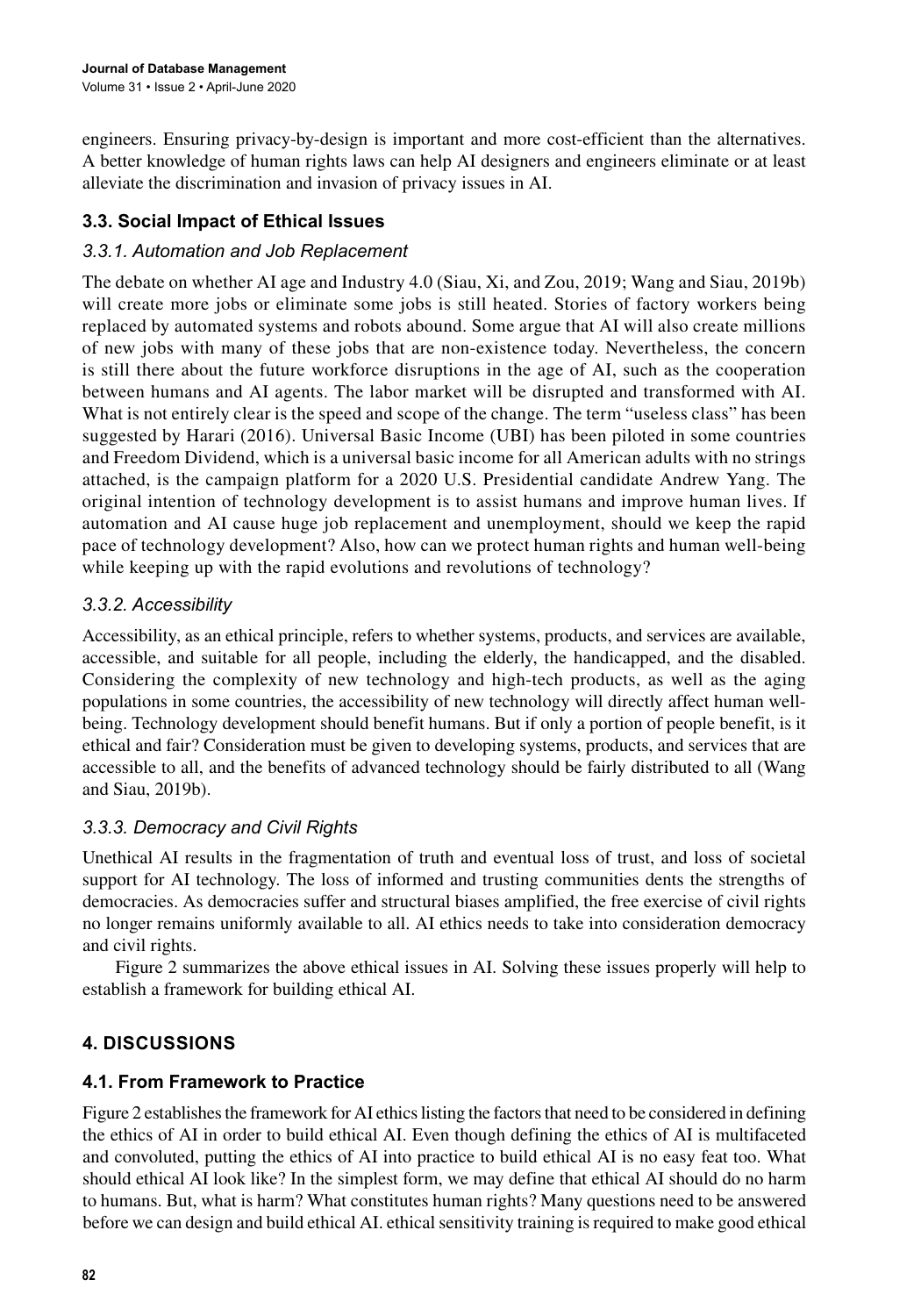



decisions. In theory, AI should be able to recognize ethical issues. If AI is capable of making decisions, how can we design and develop an AI that is sensitive to ethical issues? Unfortunately, it is not easy to implement in practice and to realize. Long-term and sustained efforts are needed. Nonetheless, understanding and realizing the importance of developing ethical AI and starting to work on it step by step are positive steps forward.

Many institutions, such as Google, IBM, Accenture, Microsoft, and Atomium-EISMD, have started working on building ethical principles to guide the development of AI. In November 2018, the Monetary Authority of Singapore (MAS), together with Microsoft and Amazon Web Services, launched the FEAT principles (i.e., fairness, ethics, accountability, and transparency) for the use of AI. Academics, practitioners, and policymakers should work together to widen the engagement to establish ethical principles for AI design, development, and use.

With the frameworks and principles, protective guardrails to ensure ethical behaviors are needed. Good governance is necessary to enforce the implementation and adherence to those ethical principles, and a legal void is waiting to be filled by regulatory authorities (Hanna, 2019). Either based on case law or accomplished via legislative and regulatory obligations, these legal and regulatory instruments will be critical to the good governance of AI, which helps to implement and enforce ethics of AI to enable the development of ethical AI.

To protect the public, the U.S. has long enacted regulatory instruments, such as rules against discrimination, equal employment opportunity, HIPAA Title II, Commercial Facial Recognition Privacy Act, and Algorithmic Accountability Act. All these instruments would be useful in guiding the development of legal and regulatory policies and frameworks for AI ethics.

In addition to the legal and government rules, self-regulation plays an important role as well. Communication and information disclosure can help society as a whole to ensure the development and deployment of ethical AI. Fostering discussion forums and publishing ethical guidelines by companies, industries, and policymakers can help to educate and train the public in understanding the benefits of AI and dispelling myths and misconceptions about AI. Besides, having a better knowledge of legal frameworks on human rights, strengthening the sense of security, and understanding the ethical issues related to AI, can foster trust in AI and enable the development of ethical AI more efficiently and effectively.

## **4.2. Ways to Educate AI to Be Ethical**

Moor (2006) indicates three potential ways to transfer AI to ethical agents: to train AI into "implicit ethical agents", "explicit ethical agents", and "full ethical agents". Implicit ethical agents mean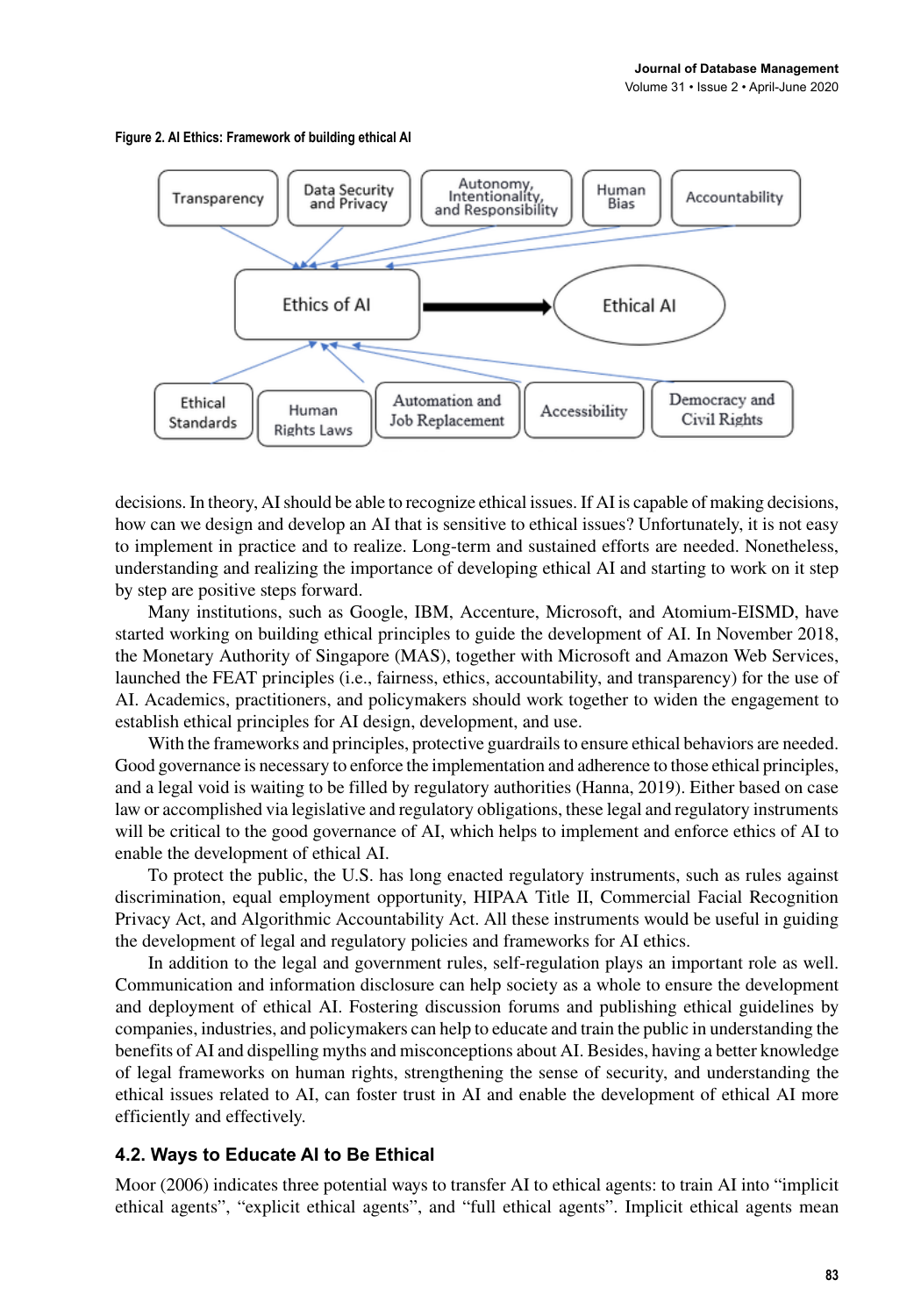constraining the machine's actions to avoid unethical outcomes. Explicit ethical agents mean stating explicitly what action is allowed and what isforbidden. Full ethical agents mean machines, as humans, have consciousness, intentionality, and free will. An implicit ethical agent can restrict the development of AI. An explicit ethical agent is currently getting the most attention and is considered to be more practical (Anderson and Anderson, 2007). A full ethical agent is still an R&D initiative and one is not sure when a full ethical agent will be a reality.

When a full ethical agent is realized, how to treat an AI agent that has consciousness, moral sense, emotion, and feelings will be another critical consideration. For instance, is it ethical to "kill" (shut down) an AI agent if it replaces human jobs or even endangers human lives? Is it ethical to deploy robots into a dangerous environment? These questions are intertwined with human ethics and moral values.

## **4.3. Tradeoff Between AI Ethics and AI Advancement**

President-elect of the European Commission made clear in her recently unveiled policy agenda that the cornerstone of the European AI plan will be to ensure that "AI made in Europe" is more ethical than AI made anywhere else in the world. The European Commission is not the only one that is concerned about AI ethics. Many countries are also working on AI ethics. U.S. agencies such as the Department of Defense and the Department of Transportation have launched their initiatives to ensure the ethical use of AI within their respective domains. In China, the government-backed Beijing Academy of Artificial Intelligence has developed the Beijing AI Principles that rival those of other countries, and the Chinese Association for Artificial Intelligence has also developed its own ethics guidelines. Many non-European countries, including the United States, have signed on to the Organization for Economic Co-operation and Development's (OECD) AI Principles focusing on "responsible stewardship of trustworthy AI."

However, the makers and researchers of AI at this time are likely to pay more attention to hard performance metrics, such as safety and reliability, or softer performance metrics, such as usability and customer satisfaction. More nebulous concepts like ethics are not yet the most urgent consideration – especially with the intense competition between companies and between nations.

Further, while some consumers may pay lip service to ethical design, their words do not match their actions. For example, among consumers who said they distrust the Internet, only 12% report using technological tools, such as virtual private network, to protect their data, according to a worldwide Ipsos survey (CIGI-Ipsos, 2019). Instead, the most important factors influencing consumers' purchasing decisions are still the price and quality. Right now, consumers care more about what AI can do rather than whether all AI's actions are ethical.

Thissituation may put companies and institutions which are developing AI in a tradeoffsituation -- whether to focus on AI advancement to realize profit maximization, or to focus on AI ethics to ensure societal benefits from AI innovations.

## **5. CONCLUSION**

Understanding and addressing ethical and moral issues related to AI is still in the infancy stage. AI ethics is not simply about "right or wrong", "good or bad", and "virtue and vice". It is not even a problem that can be solved by a small group of people. However, ethical and moral issues related to AI are critical and need to be discussed now. This research aims to call attention to the urgent need for various stakeholders to pay attention to the ethics and morality of AI agents. While attempting to formulate the ethics of AI to enable the development of ethical AI, we will also understand human ethics better, improve the existing ethical principles, and enhance our interactions with AI agents in this AI age. AI ethicsshould be the central consideration in developing AI agents and not an afterthought. The future of humanity may depend on the correct development of AI ethics!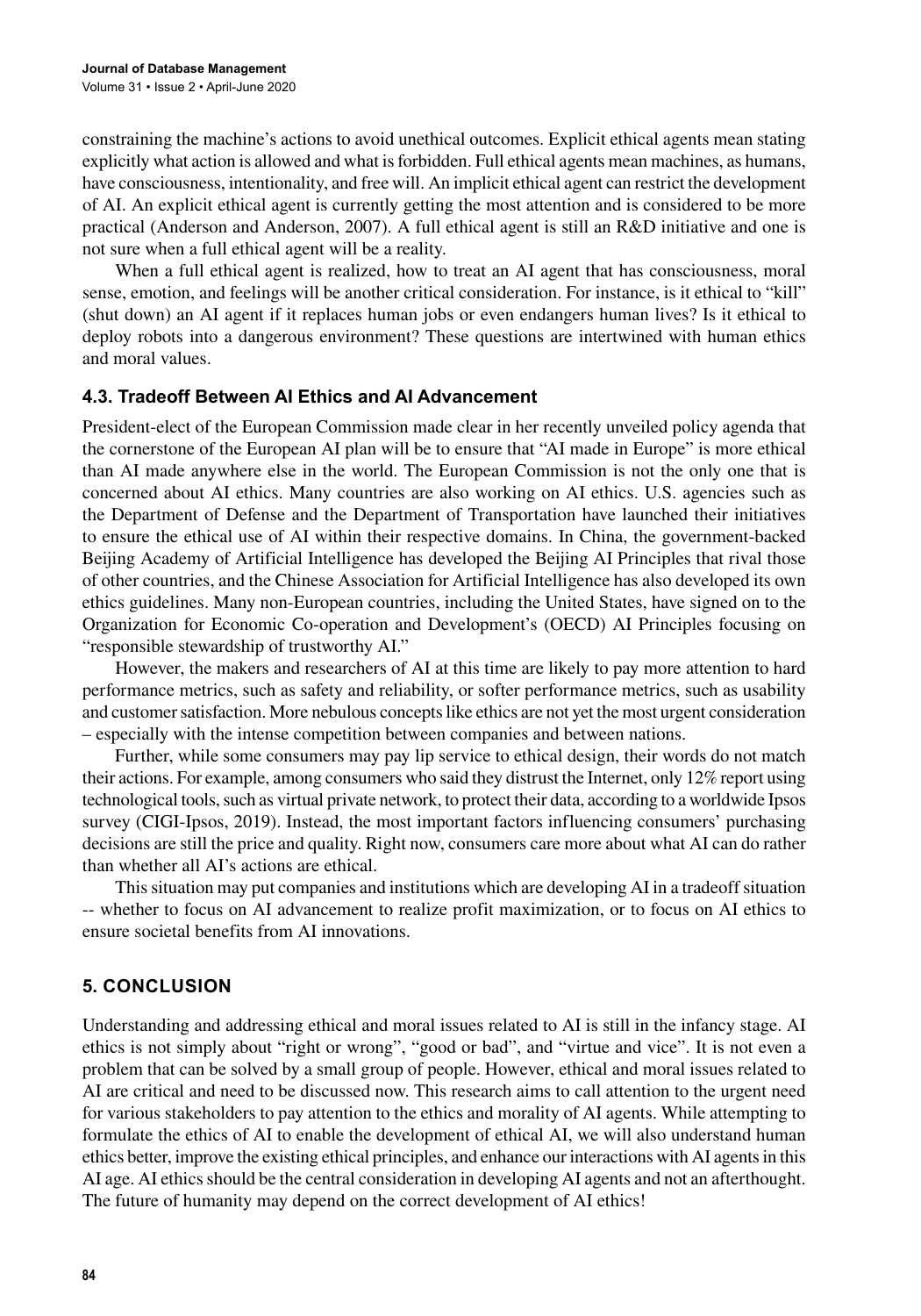## **REFERENCES**

Allen, C., Wallach, W., & Smit, I. (2006). Why machine ethics? *IEEE Intelligent Systems*, *21*(4), 12–17. doi[:10.1109/MIS.2006.83](http://dx.doi.org/10.1109/MIS.2006.83)

Anderson, M., & Anderson, S. L. (2007). Machine ethics: Creating an ethical intelligent agent. *AI Magazine*, *28*(4), 15–26.

Anderson, M., & Anderson, S. L. (2011). *Machine ethics*. Cambridge University Press. doi:[10.1017/](http://dx.doi.org/10.1017/CBO9780511978036) [CBO9780511978036](http://dx.doi.org/10.1017/CBO9780511978036)

Asimov, I. (1950). Runaround. In I, Robot (The Isaac Asimov Collection Ed.). New York City: Doubleday.

Blanchard, K., & Peale, N. V. (2011). *The power of ethical management*. Random house.

Bossmann, J. (2016). Top 9 ethical issues in artificial intelligence. World Economic Forum. Retrieved from <https://www.weforum.org/ethical-issues-in-AI>

Bostrom, N., & Yudkowsky, E. (2014). The ethics of artificial intelligence. In The Cambridge handbook of artificial intelligence (pp. 316-334). Cambridge Press. doi[:10.1017/CBO9781139046855.020](http://dx.doi.org/10.1017/CBO9781139046855.020)

Bradley, T. (2017). Facebook AI Creates Its Own Language In Creepy Preview of Our Potential Future. Forbes. Retrieved from [https://www.forbes.com/sites/tonybradley/2017/0](https://www.forbes.com/sites/tonybradley/2017/07/31/facebook-ai-creates-its-own-language-in-creepy-preview-of-our-potential-future/#45c65554292c) 7/31/facebook-ai-creates-its-own-language[in-creepy-preview-of-our-potential-future/#45c65554292c](https://www.forbes.com/sites/tonybradley/2017/07/31/facebook-ai-creates-its-own-language-in-creepy-preview-of-our-potential-future/#45c65554292c)

Churchill, L. R. (1999). Are We Professionals? A Critical Look at the Social Role of Bioethicists. *Daedalus*, 253–274. PMID[:11645877](http://www.ncbi.nlm.nih.gov/pubmed/11645877)

CIGI-Ipsos. (2019). 2019 CIGI-Ipsos Global Survey on Internet Security and Trust. Retrieved from [http://www.](http://www.cigionline.org/internet-survey-2019) [cigionline.org/internet-survey-2019](http://www.cigionline.org/internet-survey-2019)

Dawson, D., Schleiger, E., Horton, J., McLaughlin, J., Robinson, C., Quezada, G., . . . Hajkowicz, S. (2019). Artificial Intelligence: Australia's Ethics Framework. Data61 CSIRO, Australia.

European Commission. (2019). Ethics guidelinesfor trustworthy AI. Retrieved from [https://ec.europa.eu/digital](https://ec.europa.eu/digital-single-market/en/news/ethics-guidelines-trustworthy-ai)[single-market/en/news/ethics-guidelines-trustworthy-ai](https://ec.europa.eu/digital-single-market/en/news/ethics-guidelines-trustworthy-ai)

Floridi, L., Cowls, J., Beltrametti, M., Chatila, R., Chazerand, P., Dignum, V., & Vayena, E. et al. (2018). AI4People—an ethical framework for a good AIsociety: Opportunities, risks, principles, and recommendations. *Minds and Machines*, *28*(4), 689–707. doi:[10.1007/s11023-018-9482-5](http://dx.doi.org/10.1007/s11023-018-9482-5) PMID:[30930541](http://www.ncbi.nlm.nih.gov/pubmed/30930541)

Future of Life Institute. (2017). Asilomar AI Principles. Retrieved from [https://futureoflife.org/ai-principles/?cn](https://futureoflife.org/ai-principles/?cn-reloaded=1)[reloaded=1](https://futureoflife.org/ai-principles/?cn-reloaded=1)

Hanna, M. (2019). We don't need more guidelines or frameworks on ethical AI use. It's time for regulatory action. Brink the Edge of Risk. Retrieved from [https://www.brinknews.com/we-dont-need-more-guidelines-or](https://www.brinknews.com/we-dont-need-more-guidelines-or-frameworks-on-ethical-ai-use-its-time-for-regulatory-action/)[frameworks-on-ethical-ai-use-its-time-for-regulatory-action/](https://www.brinknews.com/we-dont-need-more-guidelines-or-frameworks-on-ethical-ai-use-its-time-for-regulatory-action/)

Harari, Y. N. (2016). *Homo Deus: a brief history of tomorrow*. Random House.

IAPP. (2018). White Paper -- Building Ethics into Privacy Frameworks for Big Data and AI. Retrieved from <https://iapp.org/resources/article/building-ethics-into-privacy-frameworks-for-big-data-and-ai/>

IEEE. (2019). Ethically aligned Design. Retrieved from <https://ethicsinaction.ieee.org/>

Koolen, C., & van Cranenburgh, A. (2017). These are not the Stereotypes you are looking For: Bias and Fairnessin Authorial Gender Attribution. Proceedings of the First ACL Workshop on Ethicsin Natural Language Processing (pp. 12-22). Academic Press. doi[:10.18653/v1/W17-1602](http://dx.doi.org/10.18653/v1/W17-1602)

Larson, B.N. (2017). Gender as a variable in natural-language processing: Ethical considerations.

Libby, K. (2019). This Bill Hader Deepfake video is Amazing. It's also Terrifying for our Future. Popular Mechanics. Retrieved from [https://www.popularmechanics.com/technology/security/a28691128/deepfake](https://www.popularmechanics.com/technology/security/a28691128/deepfake-technology/)[technology/](https://www.popularmechanics.com/technology/security/a28691128/deepfake-technology/)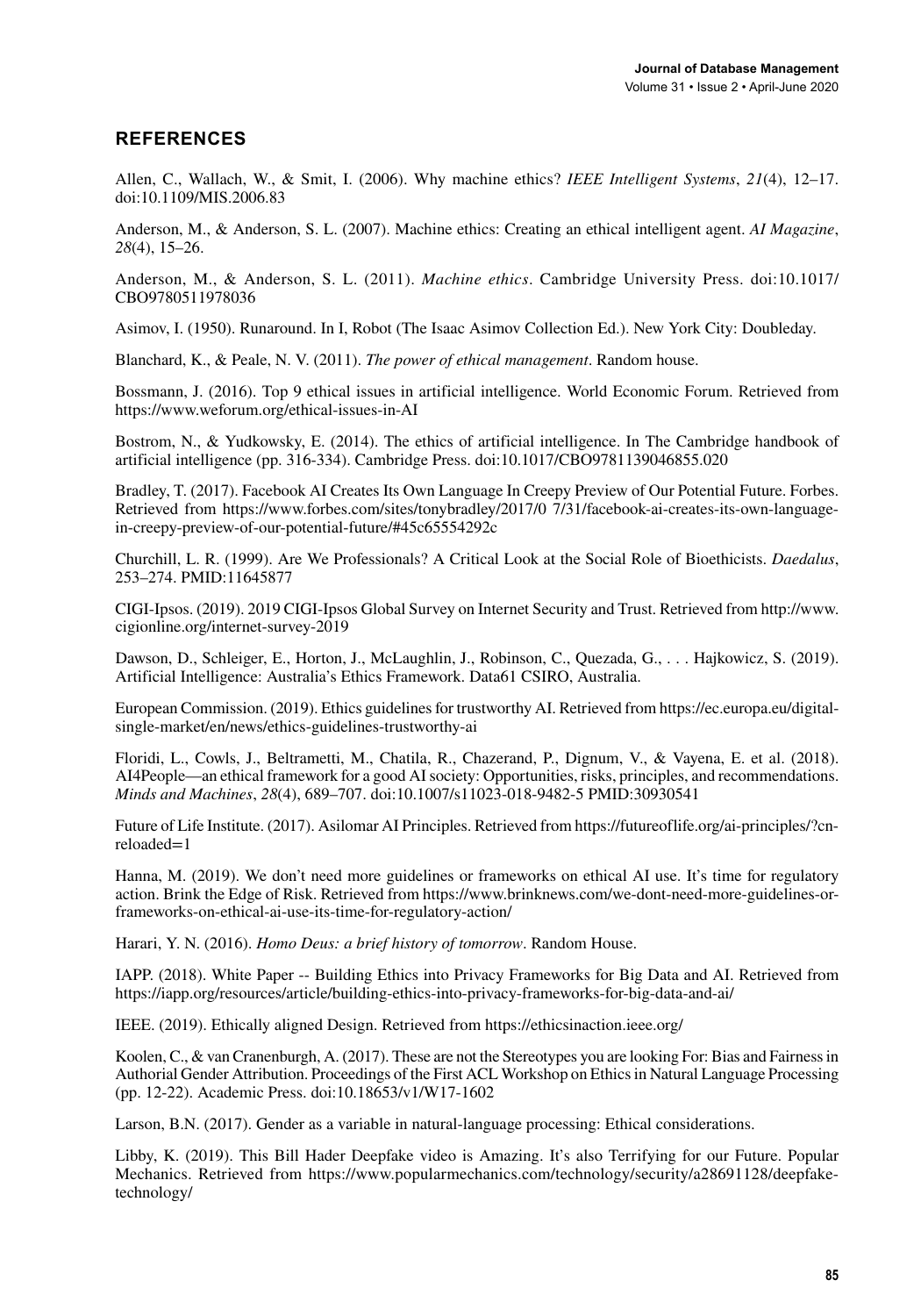Livni, E. (2019). A new kind of cybercrime uses AI and your voice against you. Quartz. Retrieved from [https://](https://qz.com/1699819/a-new-kind-of-cybercrime-uses-ai-and-your-voice-against-you/) [qz.com/1699819/a-new-kind-of-cybercrime-uses-ai-and-your-voice-against-you/](https://qz.com/1699819/a-new-kind-of-cybercrime-uses-ai-and-your-voice-against-you/)

Markkula Center for Applied Ethics. (2015). A framework for ethical decision making. Santa Clara University. Retrieved from [https://www.scu.edu/ethics/ethics-resources/ethical-decision-making/a-framework-for-ethical](https://www.scu.edu/ethics/ethics-resources/ethical-decision-making/a-framework-for-ethical-decision-making/)[decision-making/](https://www.scu.edu/ethics/ethics-resources/ethical-decision-making/a-framework-for-ethical-decision-making/)

Moor, J. H. (1985). What is computer ethics? *Metaphilosophy*, *16*(4), 266–275. doi:[10.1111/j.1467-9973.1985.](http://dx.doi.org/10.1111/j.1467-9973.1985.tb00173.x) [tb00173.x](http://dx.doi.org/10.1111/j.1467-9973.1985.tb00173.x)

Moor, J. H. (2006). The nature, importance, and difficulty of machine ethics. *IEEE Intelligent Systems*, *21*(4), 18–21. doi:[10.1109/MIS.2006.80](http://dx.doi.org/10.1109/MIS.2006.80)

Nalini, B. (2019). The Hitchhiker's Guide to AI Ethics. Medium. Retrieved from [https://towardsdatascience.](https://towardsdatascience.com/ethics-of-ai-a-comprehensive-primer-1bfd039124b0) [com/ethics-of-ai-a-comprehensive-primer-1bfd039124b0](https://towardsdatascience.com/ethics-of-ai-a-comprehensive-primer-1bfd039124b0)

BBC News. (2017). Fake Obama created using AI video tool [YouTube video]. BBC News. Retrieved from <https://www.youtube.com/watch?v=AmUC4m6w1wo>

Now, A. (2018). Human rights in the age of artificial intelligence. Accessnow.org. Retrieved from [https://www.](https://www.accessnow.org/cms/assets/uploads/2018/11/AI-and-Human-Rights.pdf) [accessnow.org/cms/assets/uploads/2018/11/AI-and-Human-Rights.pdf](https://www.accessnow.org/cms/assets/uploads/2018/11/AI-and-Human-Rights.pdf)

Paul, R., & Elder, L. (2006). *The Miniature Guide to Understanding the Foundations of Ethical Reasoning*. United States: Foundation for Critical Thinking Free Press. P. NP.

Resnik, D. B. (2011). What is ethics in research and why is it important. *National Institute of Environmental Health Sciences*, *1*(10), 49–70.

Siau, K., & Wang, W. (2018). Building Trust in Artificial Intelligence, Machine Learning, and Robotics. *Cutter Business Technology Journal.*, *31*(2), 47–53.

Siau, K., Xi, Y., & Zou, C. (2019). Industry 4.0: Challenges and Opportunities in Different Countries. *Cutter Business Technology Journal.*, *32*(6), 6–14.

Stupp, C. (2019). Fraudsters Used AI to Mimic CEO's Voice in Unusual Cybercrime Case. The Wall Street Journal. Retrieved from [https://www.wsj.com/articles/fraudsters-use-ai-to-mimic-ceos-voice-in-unusual](https://www.wsj.com/articles/fraudsters-use-ai-to-mimic-ceos-voice-in-unusual-cybercrime-case-11567157402)[cybercrime-case-11567157402](https://www.wsj.com/articles/fraudsters-use-ai-to-mimic-ceos-voice-in-unusual-cybercrime-case-11567157402)

Sullins, J. P. (2011). When is a robot a moral agent. *Machine ethics*, 151-160.

Telcher, J. G. (2018). What do facial recognition technologies mean for our privacy? *The New York Times*. Retrieved from [https://www.nytimes.com/2018/07/18/lens/what-do-facial-recognition-technologies-mean-for](https://www.nytimes.com/2018/07/18/lens/what-do-facial-recognition-technologies-mean-for-our-privacy.html?nytapp=true&smid=nytcore-ios-share)[our-privacy.html?nytapp=true&smid=nytcore-ios-share](https://www.nytimes.com/2018/07/18/lens/what-do-facial-recognition-technologies-mean-for-our-privacy.html?nytapp=true&smid=nytcore-ios-share)

The Public Voice. (2018). Universal Guidelines for Artificial Intelligence. Retrieved from [https://thepublicvoice.](https://thepublicvoice.org/ai-universal-guidelines/) [org/ai-universal-guidelines/](https://thepublicvoice.org/ai-universal-guidelines/)

Timmermans, J., Stahl, B. C., Ikonen, V., & Bozdag, E. (2010). The ethics of cloud computing: A conceptual review. *Proceedings of the IEEE Second International Conference Cloud Computing Technology and Science* (pp. 614-620). IEEE Press. doi[:10.1109/CloudCom.2010.59](http://dx.doi.org/10.1109/CloudCom.2010.59)

UNESCO. (2017). Report of World Commission on the Ethics of Scientific Knowledge and Technology on Robotics Ethics. Retrieved from <https://unesdoc.unesco.org/ark:/48223/pf0000253952>

Wang, W., & Siau, K. (2018). *Ethical and moral issue with AI – a case study on healthcare robots. AMCIS 2019 proceedings*. Academic Press.

Wang, W., & Siau, K. (2019a). Artificial Intelligence, Machine Learning, Automation, Robotics, Future of Work and Future of Humanity: A Review and Research Agenda. *Journal of Database Management*, *30*(1), 61–79.

Wang, W., & Siau, K. (2019b). Industry 4.0: Ethical and moral Predicaments. *Cutter Business Technology Journal.*, *32*(6), 36–45.

Yu, J. (1998). Virtue: Confucius and Aristotle. *Philosophy East & West*, *48*(2), 323–347. doi:[10.2307/1399830](http://dx.doi.org/10.2307/1399830)